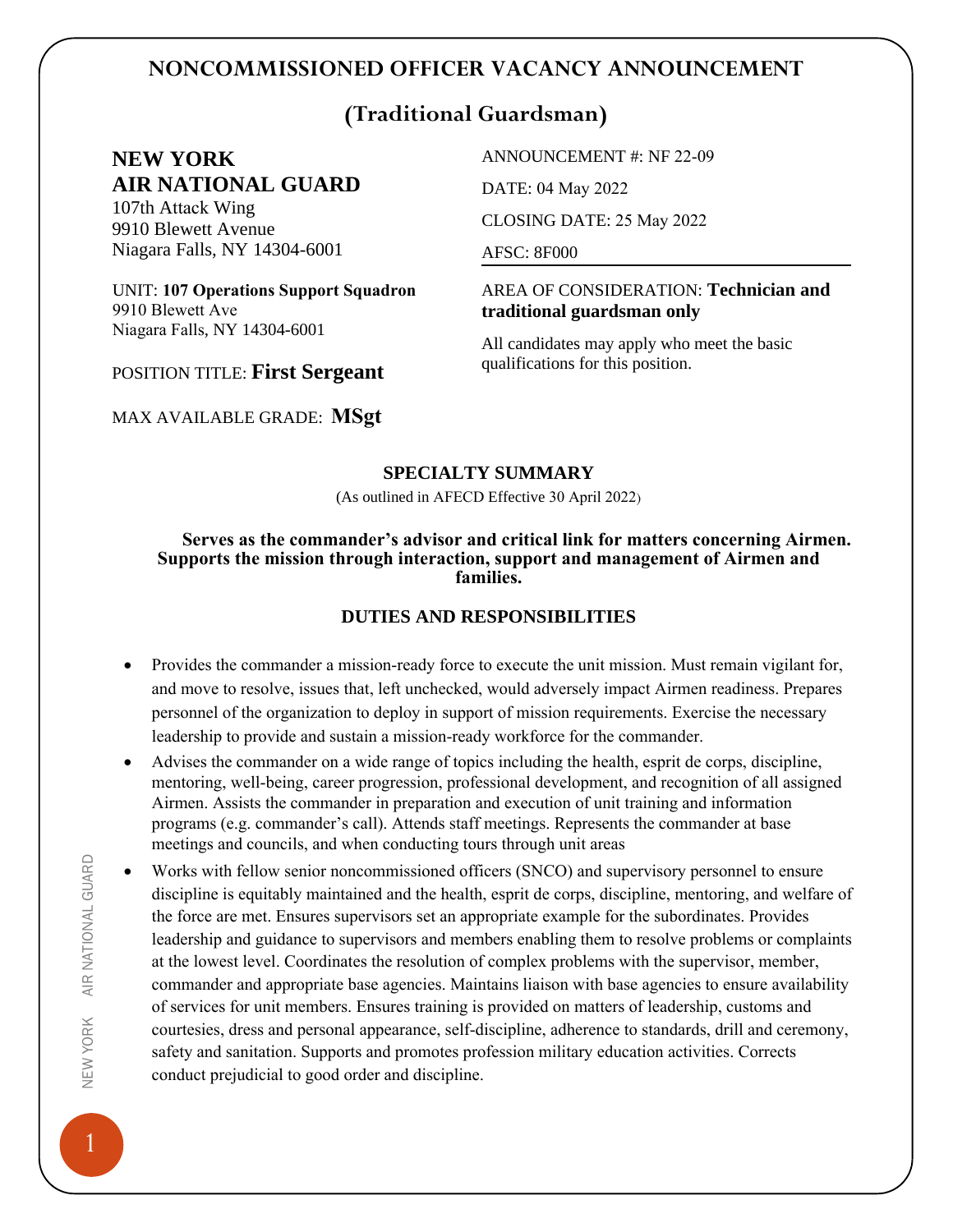- Assists personnel in adapting to military environment and adjusting to the organization and duty assignments. Monitors unit sponsorship programs and conducts orientation for newly assigned personnel. Makes frequent contact with unit members at work, housing and recreation areas.
- Manages care and upkeep of unit dormitories and adjacent grounds. Participates in the Quarters Improvement Committee. Inspects dormitories, day rooms and unit areas as necessary. Initiates corrective action when required. Addresses housing concerns, ensuring personnel are expeditiously housed, accounted for and issues or conditions, which have the potential to negatively impact readiness, are resolved.
- Supervises administrative actions directed by the commander. Coordinates with supervisors of enlisted personnel to schedule unit functions, duties, leave, passes and other absences from duty. Performs quality force review and ensures timely processing of performances reports, awards, decorations, favorable communications, promotions, demotions, classification actions, quality control actions and disciplinary actions.
- Works closely with the Command Chief Master Sergeant to ensure Airmen understand and are prepared to execute the mission. Develops and executes specific goals, plans and objectives to address issues related to Airmen.

## **SPECIALTY QUALIFICATIONS**

**KNOWLEDGE:** Knowledge is mandatory of: personnel management with emphasis on quality force indicators, personnel, and administration; military training; Air Force organization; drill and ceremonies; customs and courtesies; military justice; and counseling techniques.

**EDUCATION:** *ARC Airmen must immediately enroll in the correspondence course upon selection for first sergeant duty (if not currently enrolled/complete), and must complete the course within 12 months after attending the First Sergeant Academy.*

**TRAINING:** For retention of this SDI, completion of the First Sergeant's Academy is mandatory **OTHER:** The following are mandatory as indicated:

- Possess an awarded AFSC at the 7- or 9-skill level and not projected to reach six years of service outside of that AFSC during initial three-year tenure as a First Sergeant
- No referral EPRs in the last three years
- Scored 80 or above on last two fitness tests, or 90 or above on most recent fitness test, no failure on any portion within the last 12 months or exemptions, except for deployments and/or pregnancy, from any component. Current fitness test must be valid through in residence First Sergeant Academy graduation
- Not currently serving in a SDI
- Outstanding in appearance, military bearing, professional military image, and conduct both on/off duty
- Must not have, nor bear the appearance of, personal, marital, or family problems that detracts from the member's ability to effectively serve as a first sergeant
- No record of disciplinary action resulting in an Article 15 or Unfavorable Information File for the past three years
- Be highly motivated, have exceptional leadership and managerial skills
- No general, special, or summary courts-martial convictions
- No record of disciplinary action (Letter of Counseling, Letter of Admonishment, Letter of Reprimand, or Article 15) for engaging in an unprofessional or inappropriate relationship as defined in AFI 36-2909, Professional and Unprofessional Relationships or documented failures to exercise sound leadership principals